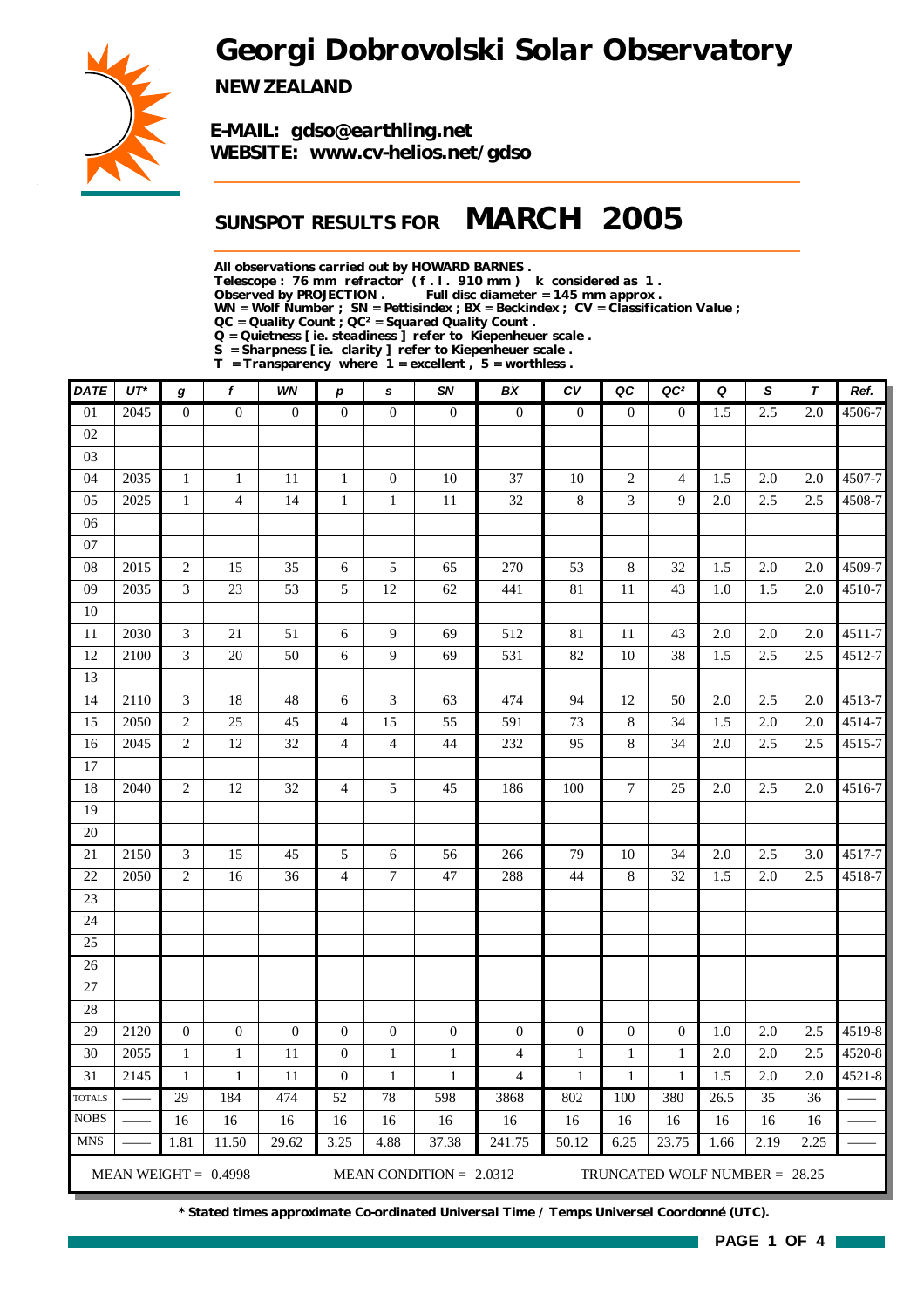*SUNSPOT DISTRIBUTION & INTER-SOL INDICES FOR*

# *MARCH 2005*

*All observations carried out by HOWARD BARNES .*

*Telescope : 76 mm refractor ( f . l . 910 mm ) .*

*Observed by PROJECTION . Full disc diameter = 145 mm approx . IS = Inter-Sol Index .*

*gr = number of multi-spot groups .*

*grfp = number of umbræ within penumbræ within the groups (gr) .*

*grf = number of non-penumbral spots within the groups (gr) .*

*efp = number of single penumbral spots .*

*ef = number of single non-penumbral spots .*

*Q = Quietness [ ie. steadiness ] refer to Kiepenheuer scale .*

*S = Sharpness [ ie. clarity ] refer to Kiepenheuer scale .*

*T = Transparency where 1 = excellent , 5 = worthless .*

| <b>DATE</b>     | $U\mathcal{T}$ | IS               | gr               | grfp             | grf              | efp              | $_{\rm ef}$      | $\pmb Q$ | $\pmb{\mathsf{s}}$ | $\pmb{\tau}$     | Ref.   |
|-----------------|----------------|------------------|------------------|------------------|------------------|------------------|------------------|----------|--------------------|------------------|--------|
| 01              | 2045           | $\overline{0}$   | $\overline{0}$   | $\overline{0}$   | $\mathbf{0}$     | $\overline{0}$   | $\overline{0}$   | 1.5      | 2.5                | $\overline{2.0}$ | 4506-7 |
| 02              |                |                  |                  |                  |                  |                  |                  |          |                    |                  |        |
| 03              |                |                  |                  |                  |                  |                  |                  |          |                    |                  |        |
| 04              | 2035           | $\mathbf{1}$     | $\boldsymbol{0}$ | $\boldsymbol{0}$ | $\boldsymbol{0}$ | $\mathbf{1}$     | $\boldsymbol{0}$ | 1.5      | 2.0                | 2.0              | 4507-7 |
| 05              | 2025           | $\sqrt{5}$       | $\mathbf 1$      | $\mathfrak{Z}$   | $1\,$            | $\boldsymbol{0}$ | $\boldsymbol{0}$ | $2.0\,$  | 2.5                | 2.5              | 4508-7 |
| 06              |                |                  |                  |                  |                  |                  |                  |          |                    |                  |        |
| 07              |                |                  |                  |                  |                  |                  |                  |          |                    |                  |        |
| $08\,$          | 2015           | 17               | $\sqrt{2}$       | $10\,$           | $\sqrt{5}$       | $\boldsymbol{0}$ | $\mathbf{0}$     | 1.5      | 2.0                | $2.0\,$          | 4509-7 |
| $09\,$          | 2035           | $25\,$           | $\sqrt{2}$       | $10\,$           | 12               | $\mathbf 1$      | $\boldsymbol{0}$ | $1.0\,$  | 1.5                | $2.0\,$          | 4510-7 |
| 10              |                |                  |                  |                  |                  |                  |                  |          |                    |                  |        |
| 11              | 2030           | 24               | $\mathfrak{Z}$   | 12               | $\overline{9}$   | $\boldsymbol{0}$ | $\boldsymbol{0}$ | 2.0      | 2.0                | 2.0              | 4511-7 |
| 12              | 2100           | 21               | $\,1$            | $\boldsymbol{9}$ | $\overline{9}$   | $\sqrt{2}$       | $\boldsymbol{0}$ | 1.5      | 2.5                | 2.5              | 4512-7 |
| 13              |                |                  |                  |                  |                  |                  |                  |          |                    |                  |        |
| 14              | 2110           | $21\,$           | $\mathfrak{Z}$   | 15               | $\mathfrak{Z}$   | $\boldsymbol{0}$ | $\mathbf{0}$     | $2.0\,$  | 2.5                | $2.0\,$          | 4513-7 |
| 15              | 2050           | $27\,$           | $\sqrt{2}$       | $10\,$           | 15               | $\boldsymbol{0}$ | $\boldsymbol{0}$ | 1.5      | $2.0\,$            | $2.0\,$          | 4514-7 |
| 16              | 2045           | 14               | $\overline{c}$   | $\,8\,$          | $\overline{4}$   | $\boldsymbol{0}$ | $\boldsymbol{0}$ | $2.0\,$  | 2.5                | 2.5              | 4515-7 |
| 17              |                |                  |                  |                  |                  |                  |                  |          |                    |                  |        |
| 18              | 2040           | 14               | $\sqrt{2}$       | $\boldsymbol{7}$ | $\sqrt{5}$       | $\boldsymbol{0}$ | $\boldsymbol{0}$ | 2.0      | 2.5                | 2.0              | 4516-7 |
| 19              |                |                  |                  |                  |                  |                  |                  |          |                    |                  |        |
| $\overline{20}$ |                |                  |                  |                  |                  |                  |                  |          |                    |                  |        |
| 21              | 2150           | 17               | $\sqrt{2}$       | $\,8\,$          | 6                | $\mathbf{1}$     | $\mathbf{0}$     | 2.0      | 2.5                | 3.0              | 4517-7 |
| 22              | 2050           | 18               | $\sqrt{2}$       | 9                | $\boldsymbol{7}$ | $\boldsymbol{0}$ | $\boldsymbol{0}$ | 1.5      | $2.0\,$            | 2.5              | 4518-7 |
| 23              |                |                  |                  |                  |                  |                  |                  |          |                    |                  |        |
| 24              |                |                  |                  |                  |                  |                  |                  |          |                    |                  |        |
| 25              |                |                  |                  |                  |                  |                  |                  |          |                    |                  |        |
| 26              |                |                  |                  |                  |                  |                  |                  |          |                    |                  |        |
| 27              |                |                  |                  |                  |                  |                  |                  |          |                    |                  |        |
| 28              |                |                  |                  |                  |                  |                  |                  |          |                    |                  |        |
| 29              | 2120           | $\boldsymbol{0}$ | $\boldsymbol{0}$ | $\boldsymbol{0}$ | $\boldsymbol{0}$ | $\boldsymbol{0}$ | $\boldsymbol{0}$ | $1.0\,$  | 2.0                | 2.5              | 4519-8 |
| 30              | 2055           | $\,1$            | $\boldsymbol{0}$ | $\boldsymbol{0}$ | $\boldsymbol{0}$ | $\boldsymbol{0}$ | $\mathbf{1}$     | $2.0\,$  | 2.0                | 2.5              | 4520-8 |
| 31              | 2145           | $\,1\,$          | $\boldsymbol{0}$ | $\boldsymbol{0}$ | $\boldsymbol{0}$ | $\boldsymbol{0}$ | $1\,$            | 1.5      | $2.0\,$            | $2.0\,$          | 4521-8 |
| <b>TOTALS</b>   |                | 206              | 22               | 101              | 76               | $\overline{5}$   | $\overline{2}$   | 26.5     | 35                 | 36               |        |
| $\rm{NOBS}$     |                | $16\,$           | $16\,$           | $16\,$           | $16\,$           | 16               | 16               | $16\,$   | $16\,$             | $16\,$           |        |
| <b>MNS</b>      |                | 12.88            | 1.38             | 6.31             | 4.75             | 0.31             | 0.12             | 1.66     | 2.19               | 2.25             |        |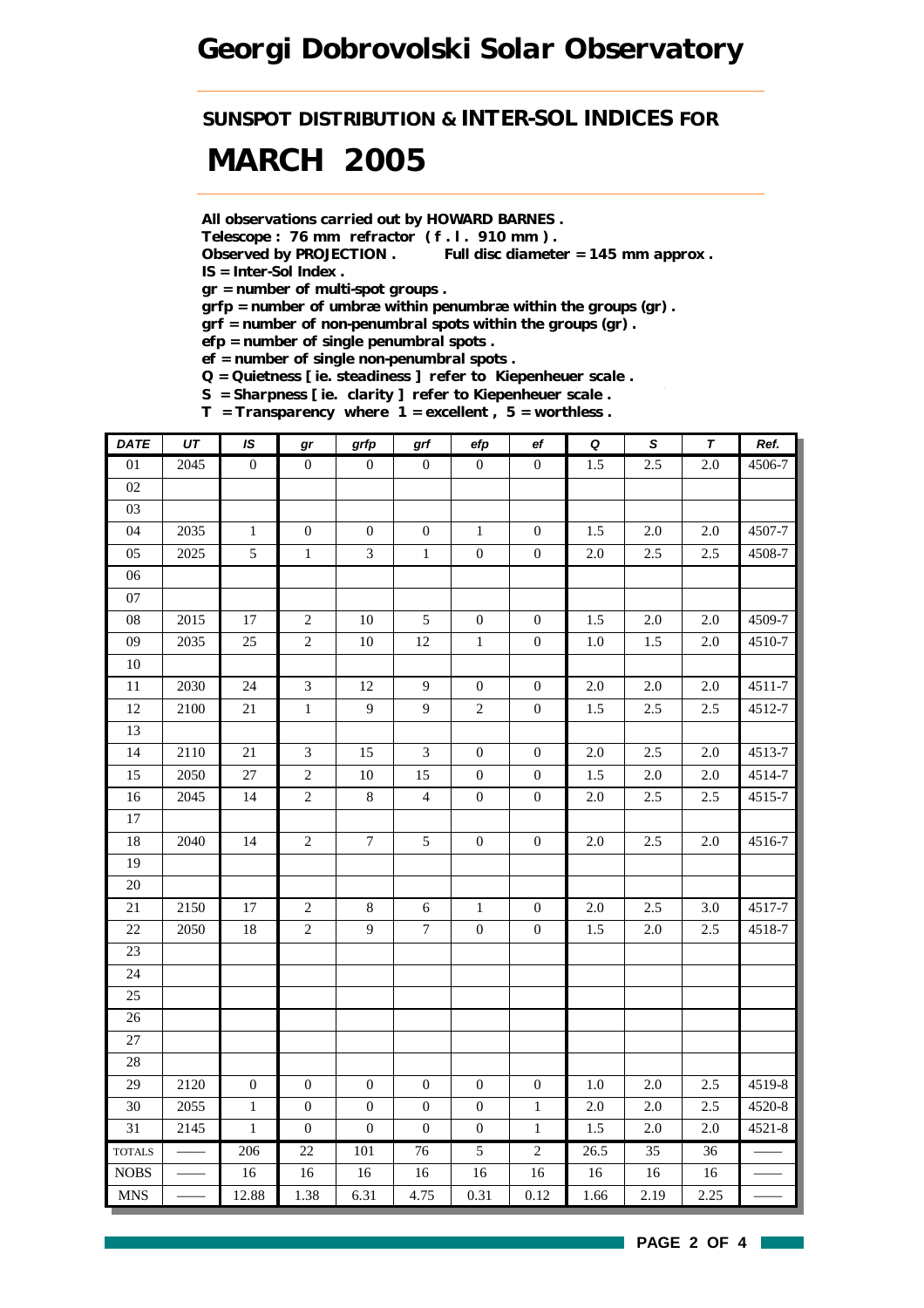### *SUNSPOT CENSUS BY CLASSIFICATION FOR*

# *MARCH 2005*

*All observations carried out by HOWARD BARNES . Telescope : 76 mm refractor ( f . l . 910 mm ) . Full disc diameter = 145 mm approx . IF 2 OR MORE REGIONS ARE OF THE SAME CLASSIFICATION , THEN SUNSPOT COUNTS ARE SEPARATED BY SOLIDI ( / ) .*

| DATE                      | UT   |                  | Α                |                  | В                |                  | C                |                  | D                                       |                  | E                |                  | F                                         |                  | G                |                  | $\boldsymbol{H}$ | J                |                  |
|---------------------------|------|------------------|------------------|------------------|------------------|------------------|------------------|------------------|-----------------------------------------|------------------|------------------|------------------|-------------------------------------------|------------------|------------------|------------------|------------------|------------------|------------------|
|                           |      | g                | $\mathbf f$      | $\boldsymbol{g}$ | f                | $\bm{g}$         | f                | $\boldsymbol{g}$ | f                                       | $\bm{g}$         | f                | $\bm{g}$         | f                                         | $\bm{g}$         | $\boldsymbol{f}$ | g                | f                | g                | f                |
| 01                        | 2045 | $\overline{0}$   | $\boldsymbol{0}$ | $\boldsymbol{0}$ | $\mathbf{0}$     | $\overline{0}$   | $\boldsymbol{0}$ | $\overline{0}$   | $\boldsymbol{0}$                        | $\boldsymbol{0}$ | $\boldsymbol{0}$ | $\mathbf{0}$     | $\boldsymbol{0}$                          | $\mathbf{0}$     | $\overline{0}$   | $\overline{0}$   | $\boldsymbol{0}$ | $\overline{0}$   | $\boldsymbol{0}$ |
| $02\,$                    |      |                  |                  |                  |                  |                  |                  |                  |                                         |                  |                  |                  |                                           |                  |                  |                  |                  |                  |                  |
| 03                        |      |                  |                  |                  |                  |                  |                  |                  |                                         |                  |                  |                  |                                           |                  |                  |                  |                  |                  |                  |
| 04                        | 2035 | $\overline{0}$   | $\boldsymbol{0}$ | $\mathbf{0}$     | $\boldsymbol{0}$ | $\overline{0}$   | $\boldsymbol{0}$ | $\boldsymbol{0}$ | $\boldsymbol{0}$                        | $\mathbf{0}$     | $\boldsymbol{0}$ | $\boldsymbol{0}$ | $\boldsymbol{0}$                          | $\boldsymbol{0}$ | $\boldsymbol{0}$ | $\boldsymbol{0}$ | $\boldsymbol{0}$ | $\mathbf{1}$     | $\mathbf{1}$     |
| 05                        | 2025 | $\boldsymbol{0}$ | $\mathbf{0}$     | $\mathbf{0}$     | $\mathbf{0}$     | $\mathbf{1}$     | $\overline{4}$   | $\mathbf{0}$     | $\mathbf{0}$                            | $\mathbf{0}$     | $\boldsymbol{0}$ | $\boldsymbol{0}$ | $\boldsymbol{0}$                          | $\boldsymbol{0}$ | $\boldsymbol{0}$ | $\mathbf{0}$     | $\boldsymbol{0}$ | $\boldsymbol{0}$ | $\boldsymbol{0}$ |
| 06                        |      |                  |                  |                  |                  |                  |                  |                  |                                         |                  |                  |                  |                                           |                  |                  |                  |                  |                  |                  |
| 07                        |      |                  |                  |                  |                  |                  |                  |                  |                                         |                  |                  |                  |                                           |                  |                  |                  |                  |                  |                  |
| $08\,$                    | 2015 | $\mathbf{0}$     | $\boldsymbol{0}$ | $\boldsymbol{0}$ | $\boldsymbol{0}$ | $\boldsymbol{0}$ | $\boldsymbol{0}$ | $\overline{2}$   | 6/9                                     | $\mathbf{0}$     | $\boldsymbol{0}$ | $\boldsymbol{0}$ | $\boldsymbol{0}$                          | $\boldsymbol{0}$ | $\boldsymbol{0}$ | $\boldsymbol{0}$ | $\boldsymbol{0}$ | $\boldsymbol{0}$ | $\boldsymbol{0}$ |
| 09                        | 2035 | $\boldsymbol{0}$ | $\boldsymbol{0}$ | $\mathbf{0}$     | $\boldsymbol{0}$ | $\mathbf{1}$     | 9                | $\mathbf{0}$     | $\boldsymbol{0}$                        | $\mathbf{1}$     | 13               | $\boldsymbol{0}$ | $\boldsymbol{0}$                          | $\boldsymbol{0}$ | $\mathbf{0}$     | $\mathbf{1}$     | $\mathbf{1}$     | $\boldsymbol{0}$ | $\boldsymbol{0}$ |
| 10                        |      |                  |                  |                  |                  |                  |                  |                  |                                         |                  |                  |                  |                                           |                  |                  |                  |                  |                  |                  |
| 11                        | 2030 | $\overline{0}$   | $\boldsymbol{0}$ | $\mathbf{0}$     | $\boldsymbol{0}$ | $\mathbf{1}$     | 3                | $\boldsymbol{0}$ | $\boldsymbol{0}$                        | $\mathbf{1}$     | 16               | $\boldsymbol{0}$ | $\boldsymbol{0}$                          | $\boldsymbol{0}$ | $\boldsymbol{0}$ | $\mathbf{1}$     | $\overline{2}$   | $\boldsymbol{0}$ | $\boldsymbol{0}$ |
| 12                        | 2100 | $\boldsymbol{0}$ | $\boldsymbol{0}$ | $\boldsymbol{0}$ | $\boldsymbol{0}$ | $\mathbf{0}$     | $\boldsymbol{0}$ | $\boldsymbol{0}$ | $\boldsymbol{0}$                        | $\mathbf{1}$     | 18               | $\boldsymbol{0}$ | $\boldsymbol{0}$                          | $\boldsymbol{0}$ | $\mathbf{0}$     | $\mathbf{1}$     | $\mathbf{1}$     | 1                | $\mathbf{1}$     |
| 13                        |      |                  |                  |                  |                  |                  |                  |                  |                                         |                  |                  |                  |                                           |                  |                  |                  |                  |                  |                  |
| 14                        | 2110 | $\mathbf{0}$     | $\mathbf{0}$     | $\boldsymbol{0}$ | $\mathbf{0}$     | $\mathbf{0}$     | $\boldsymbol{0}$ | $\mathbf{1}$     | $\sqrt{2}$                              | $\mathbf{1}$     | 14               | $\boldsymbol{0}$ | $\boldsymbol{0}$                          | $\boldsymbol{0}$ | $\mathbf{0}$     | $\mathbf{1}$     | $\overline{2}$   | $\mathbf{0}$     | $\mathbf{0}$     |
| 15                        | 2050 | $\boldsymbol{0}$ | $\boldsymbol{0}$ | $\boldsymbol{0}$ | $\boldsymbol{0}$ | $\mathbf{1}$     | $\overline{2}$   | $\boldsymbol{0}$ | $\boldsymbol{0}$                        | $\mathbf{1}$     | 23               | $\boldsymbol{0}$ | $\boldsymbol{0}$                          | $\boldsymbol{0}$ | $\boldsymbol{0}$ | $\boldsymbol{0}$ | $\boldsymbol{0}$ | $\bf{0}$         | $\boldsymbol{0}$ |
| 16                        | 2045 | $\boldsymbol{0}$ | $\boldsymbol{0}$ | $\boldsymbol{0}$ | $\boldsymbol{0}$ | $\mathbf{1}$     | $\overline{4}$   | $\mathbf{0}$     | $\boldsymbol{0}$                        | $\mathbf{1}$     | $\,$ 8 $\,$      | $\mathbf{0}$     | $\boldsymbol{0}$                          | $\boldsymbol{0}$ | $\mathbf{0}$     | $\boldsymbol{0}$ | $\boldsymbol{0}$ | $\boldsymbol{0}$ | $\boldsymbol{0}$ |
| 17                        |      |                  |                  |                  |                  |                  |                  |                  |                                         |                  |                  |                  |                                           |                  |                  |                  |                  |                  |                  |
| 18                        | 2040 | $\boldsymbol{0}$ | $\boldsymbol{0}$ | $\boldsymbol{0}$ | $\mathbf{0}$     | $\mathbf{1}$     | 3                | $\mathbf{1}$     | 9                                       | $\boldsymbol{0}$ | $\boldsymbol{0}$ | $\boldsymbol{0}$ | $\boldsymbol{0}$                          | $\boldsymbol{0}$ | $\overline{0}$   | $\boldsymbol{0}$ | $\boldsymbol{0}$ | $\boldsymbol{0}$ | $\boldsymbol{0}$ |
| 19                        |      |                  |                  |                  |                  |                  |                  |                  |                                         |                  |                  |                  |                                           |                  |                  |                  |                  |                  |                  |
| 20                        |      |                  |                  |                  |                  |                  |                  |                  |                                         |                  |                  |                  |                                           |                  |                  |                  |                  |                  |                  |
| 21                        | 2150 | $\mathbf{0}$     | $\boldsymbol{0}$ | $\boldsymbol{0}$ | $\mathbf{0}$     | $\mathbf{1}$     | 3                | $\mathbf{1}$     | 11                                      | $\boldsymbol{0}$ | $\boldsymbol{0}$ | $\boldsymbol{0}$ | $\boldsymbol{0}$                          | $\boldsymbol{0}$ | $\overline{0}$   | $\mathbf{1}$     | $\mathbf{1}$     | $\boldsymbol{0}$ | $\boldsymbol{0}$ |
| $22\,$                    | 2050 | $\boldsymbol{0}$ | $\boldsymbol{0}$ | $\boldsymbol{0}$ | $\boldsymbol{0}$ | $\boldsymbol{0}$ | $\boldsymbol{0}$ | $\overline{2}$   | 7/9                                     | $\boldsymbol{0}$ | $\boldsymbol{0}$ | $\boldsymbol{0}$ | $\boldsymbol{0}$                          | $\boldsymbol{0}$ | $\mathbf{0}$     | $\boldsymbol{0}$ | $\boldsymbol{0}$ | $\boldsymbol{0}$ | $\boldsymbol{0}$ |
| 23                        |      |                  |                  |                  |                  |                  |                  |                  |                                         |                  |                  |                  |                                           |                  |                  |                  |                  |                  |                  |
| 24                        |      |                  |                  |                  |                  |                  |                  |                  |                                         |                  |                  |                  |                                           |                  |                  |                  |                  |                  |                  |
| 25                        |      |                  |                  |                  |                  |                  |                  |                  |                                         |                  |                  |                  |                                           |                  |                  |                  |                  |                  |                  |
| 26                        |      |                  |                  |                  |                  |                  |                  |                  |                                         |                  |                  |                  |                                           |                  |                  |                  |                  |                  |                  |
| $27\,$                    |      |                  |                  |                  |                  |                  |                  |                  |                                         |                  |                  |                  |                                           |                  |                  |                  |                  |                  |                  |
| 28                        |      |                  |                  |                  |                  |                  |                  |                  |                                         |                  |                  |                  |                                           |                  |                  |                  |                  |                  |                  |
| 29                        | 2120 | $\boldsymbol{0}$ | $\boldsymbol{0}$ | $\boldsymbol{0}$ | $\mathbf{0}$     | $\mathbf{0}$     | $\boldsymbol{0}$ | $\boldsymbol{0}$ | $\boldsymbol{0}$                        | $\boldsymbol{0}$ | $\boldsymbol{0}$ | $\boldsymbol{0}$ | $\boldsymbol{0}$                          | $\boldsymbol{0}$ | $\mathbf{0}$     | $\boldsymbol{0}$ | $\mathbf{0}$     | $\boldsymbol{0}$ | $\boldsymbol{0}$ |
| 30                        | 2055 | $\mathbf{1}$     | $\mathbf{1}$     | $\boldsymbol{0}$ | $\boldsymbol{0}$ | $\boldsymbol{0}$ | $\boldsymbol{0}$ | $\boldsymbol{0}$ | $\boldsymbol{0}$                        | $\boldsymbol{0}$ | $\boldsymbol{0}$ | $\boldsymbol{0}$ | $\boldsymbol{0}$                          | $\boldsymbol{0}$ | $\mathbf{0}$     | $\boldsymbol{0}$ | $\boldsymbol{0}$ | $\boldsymbol{0}$ | $\boldsymbol{0}$ |
| 31                        | 2145 | $\mathbf{1}$     | $\mathbf{1}$     | $\boldsymbol{0}$ | $\mathbf{0}$     | $\boldsymbol{0}$ | $\boldsymbol{0}$ | $\overline{0}$   | $\boldsymbol{0}$                        | $\boldsymbol{0}$ | $\boldsymbol{0}$ | $\boldsymbol{0}$ | $\boldsymbol{0}$                          | $\boldsymbol{0}$ | $\boldsymbol{0}$ | $\boldsymbol{0}$ | $\boldsymbol{0}$ | $\boldsymbol{0}$ | $\boldsymbol{0}$ |
| <b>TOTALS</b>             |      | $\overline{c}$   | $\sqrt{2}$       | $\boldsymbol{0}$ | $\boldsymbol{0}$ | $\overline{7}$   | $\sqrt{28}$      | $\boldsymbol{7}$ | 53                                      | $\overline{6}$   | $\mathbf{92}$    | $\boldsymbol{0}$ | $\boldsymbol{0}$                          | $\boldsymbol{0}$ | $\boldsymbol{0}$ | $\overline{5}$   | $\boldsymbol{7}$ | $\overline{2}$   | $\sqrt{2}$       |
|                           |      |                  |                  |                  |                  |                  |                  |                  | REGIONAL PERCENTAGES                    |                  |                  |                  |                                           |                  |                  |                  |                  |                  |                  |
| $\boldsymbol{\mathsf{A}}$ |      |                  | $\, {\bf B}$     |                  | ${\bf C}$        |                  | ${\bf D}$        |                  | ${\bf E}$                               |                  | ${\bf F}$        | ${\bf G}$        | $\, {\rm H}$                              |                  |                  | J                |                  |                  | <b>SIGMAg</b>    |
|                           | 6.9  |                  | $0.0\,$          |                  | 24.1             |                  | 24.1             |                  | 20.7                                    |                  | $0.0\,$          | $0.0\,$          | 17.2                                      |                  |                  | 6.9              |                  |                  | $29\,$           |
|                           |      |                  |                  |                  |                  |                  |                  |                  |                                         |                  |                  |                  |                                           |                  |                  |                  |                  |                  |                  |
|                           |      |                  |                  |                  | $NOBS = 16$      |                  |                  |                  | $p / g$ mean = 1.5952                   |                  |                  |                  | $\overline{f}/\overline{g}$ mean = 5.6667 |                  |                  |                  |                  |                  |                  |
|                           |      |                  |                  |                  |                  |                  |                  |                  | $p / g$ mean = 1.7931                   |                  |                  |                  | $f/g$ mean = 6.3448                       |                  |                  |                  |                  |                  |                  |
|                           |      |                  |                  |                  |                  |                  |                  |                  | GROUP COMPLEXITY INDEX $(GCI) = 8.1379$ |                  |                  |                  |                                           |                  |                  |                  |                  |                  |                  |